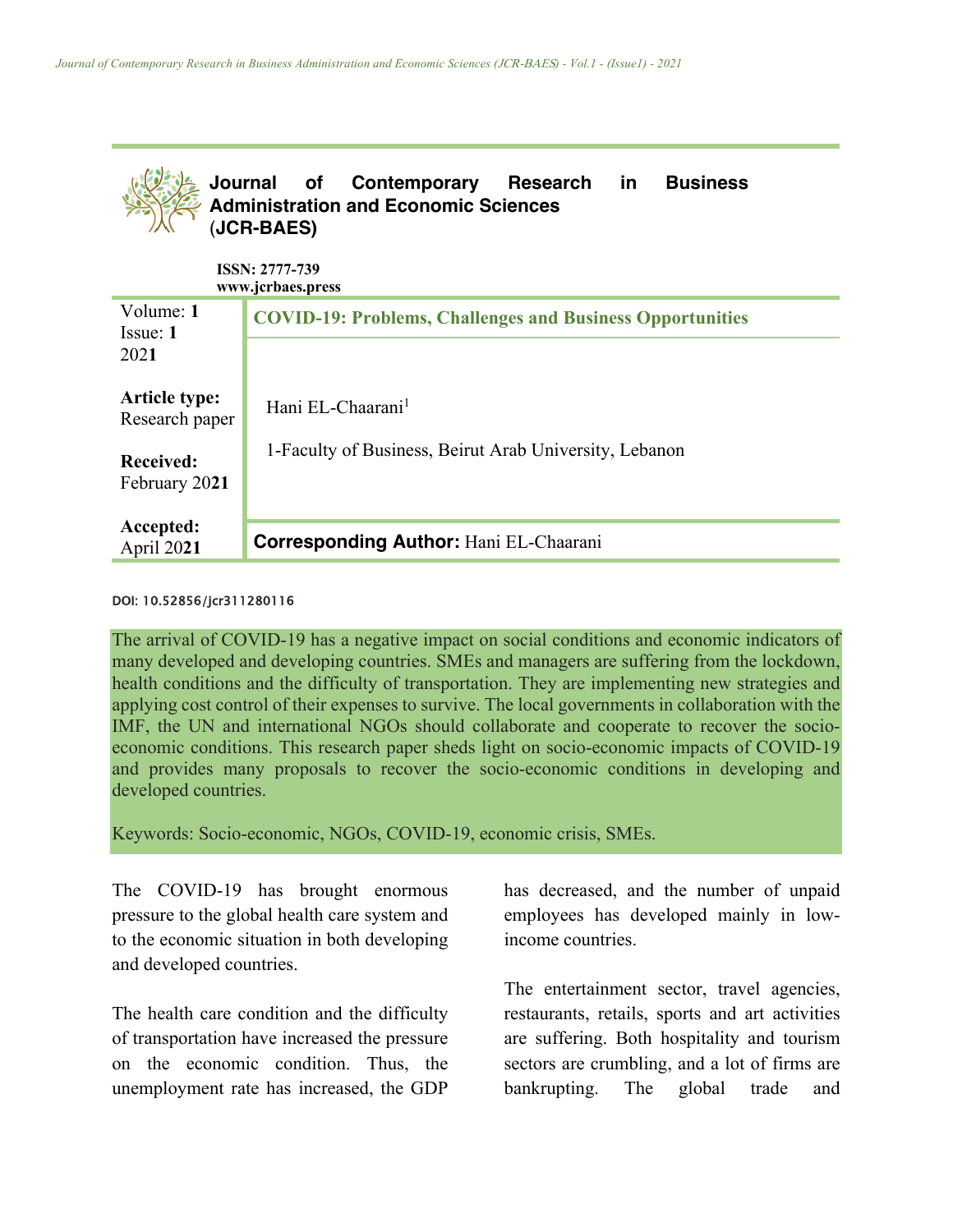commodity prices are dropping since the beginning of 2020.

The level of poverty has increased, and the socio-economic conditions have worsened mainly in poor regions. The level of gender discrimination, violence and sexual abuse have significantly increased, and a lot of people from middle and low income are suffering from food insecurity.

All MSMEs and large firms are facing very difficult conditions (Bohn et al., 2020). The development of COVID-19 since the end of 2019 has stopped the manufacturing and the delivering of products and services to the market.

Many managers and owners have indicated that the continuity and the sustainability of their businesses are not guaranteed anymore. In such circumstance of unstable environment, the majority of firms are facing a major financial issue: the liquidity problem. Firms around the world are not able to pay their financial duties (dues?) like wages and loans. They are trying to adjust their conditions and modify their strategies accordingly.

Several firms are implementing the cost control strategy. In fact, they are reducing their costs by eliminating non-important expenses. Many others are focusing on the downsizing strategy. They are cutting the non-profitable part of their business and closing their non-important branches (EL-Chaarani and EL-Abiad, 2019.b).

Some firms are trying to adjust their marketing strategies by using the online promotion of their products. They are serving their loyal customers and they are targeting new markets. It should be stated here that these firms are facing two main problems: (first) the low purchasing power of customers and (second) the difficult conditions and the distribution of the international supply chains.

The remaining firms are not able nor have the skills to take the "cut-off" decision or the implementation of a new contingency plan. This type of firms needs a lot of support by governments, economists, specialists and international associations (Bartik et al., 2020).

In many countries, local governments tried to support the different types of business and empower the employees within. For economists, it is very important to increase money supply in order to boost the economic cycle. As for business specialists, the most important key is the support of SMEs by providing them with financial aid. While for others, the development of entrepreneurial culture and its adoption in new disciplines is an essential tool to create new opportunities for youth and to improve the economic conditions (Fairlie et al., 2019). Workers in social activities believe that it is very important to support the poor regions and low-income people by boosting social entrepreneurship activities and providing financial and non-financial aids (Parker, 2018).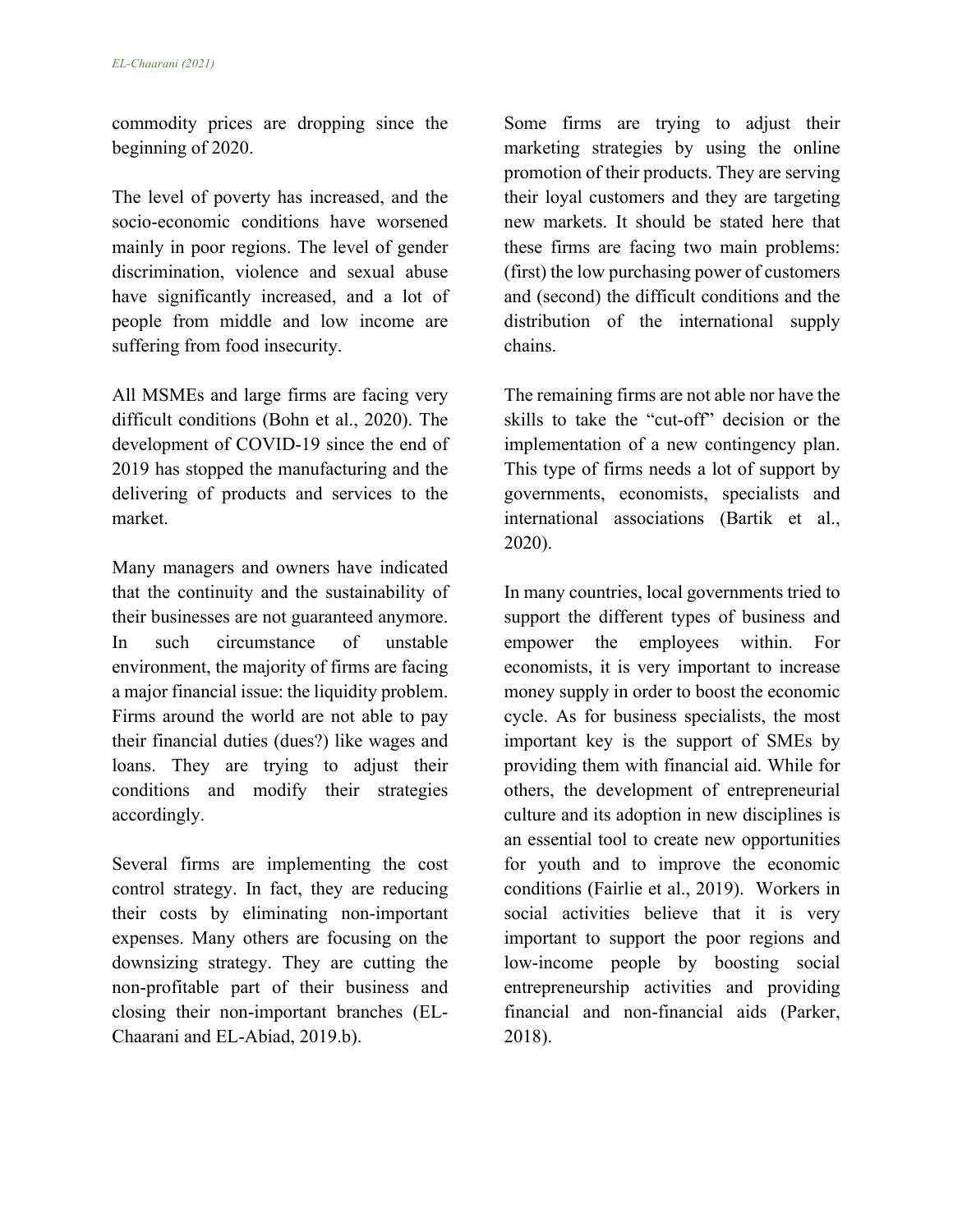The arrival of the Covid-19 vaccine (on November 9, 2020) has improved the financial performance of stock markets in many countries. In addition, the announcement of a new vaccine by Moderna and Pfizer was considered as a positive sign by economists and workers in different majors. However, after several months of the implementation of the Covid-19 vaccine, many questions were raised: in case of success, would the Covid-19 vaccine end the international economic and financial crisis? Is it possible to distribute the Covid-19 vaccine in emerging and developing countries to boost their economic conditions?

## **The answer is "No".**

Many experts in the healthcare and pharmaceutical sector have indicated that it is impossible to spread the mass immunization before several years mainly in developing regions and poor countries. Pharmaceutical companies cannot cover in short term the global need for vaccination. As well, the long-term efficiency of the vaccine is not guaranteed which might then have huge pressure on the production of pharmaceutical firms.

In addition, the vaccination is crucial to improve economic and business conditions, but it is yet not enough. The pandemic has changed the customer behavior and the economic conditions. The customer was psychologically influenced. Work conditions are and will be highly affected. Therefore, the full recovery of the economic conditions needs long period in developed countries and even longer period in developing countries.

In response to this unstable environment, the UN in collaboration with the civil society, international NGOs and local governments have to fix a new plan in order to mitigate the negative impacts of Covid-19 and recover the socio-economic conditions. They should reprogram their plans, re-distribute their resources and re-prioritize their actions to support the national authorities mainly in developing and poor countries.

First, the UN and relevant partners shall create a database platform to measure the real time impact of Covid-19, to follow the changes and to track responses to the international actions over time. This real time database can be used as a guide by the UN and development partners to know which segment should be tackled.

Second, the UN in collaboration with international financial authorities and local governments shall support the private sector mainly the MSMEs. They must provide financial aids and fiscal incentives. In addition, they shall offer commercial, operational and technical support and consultancy to maintain the survivability of MSMEs during the pandemic period.

Third, the UN in collaboration with relevant partners shall empower and finance the social entrepreneurship activities mainly in poor countries. The social entrepreneurship activities create new job opportunities and serve the society by finding solutions for social and environmental problems (Mendez-Picazo et al., 2020). The advantage of this type of entrepreneurship development is